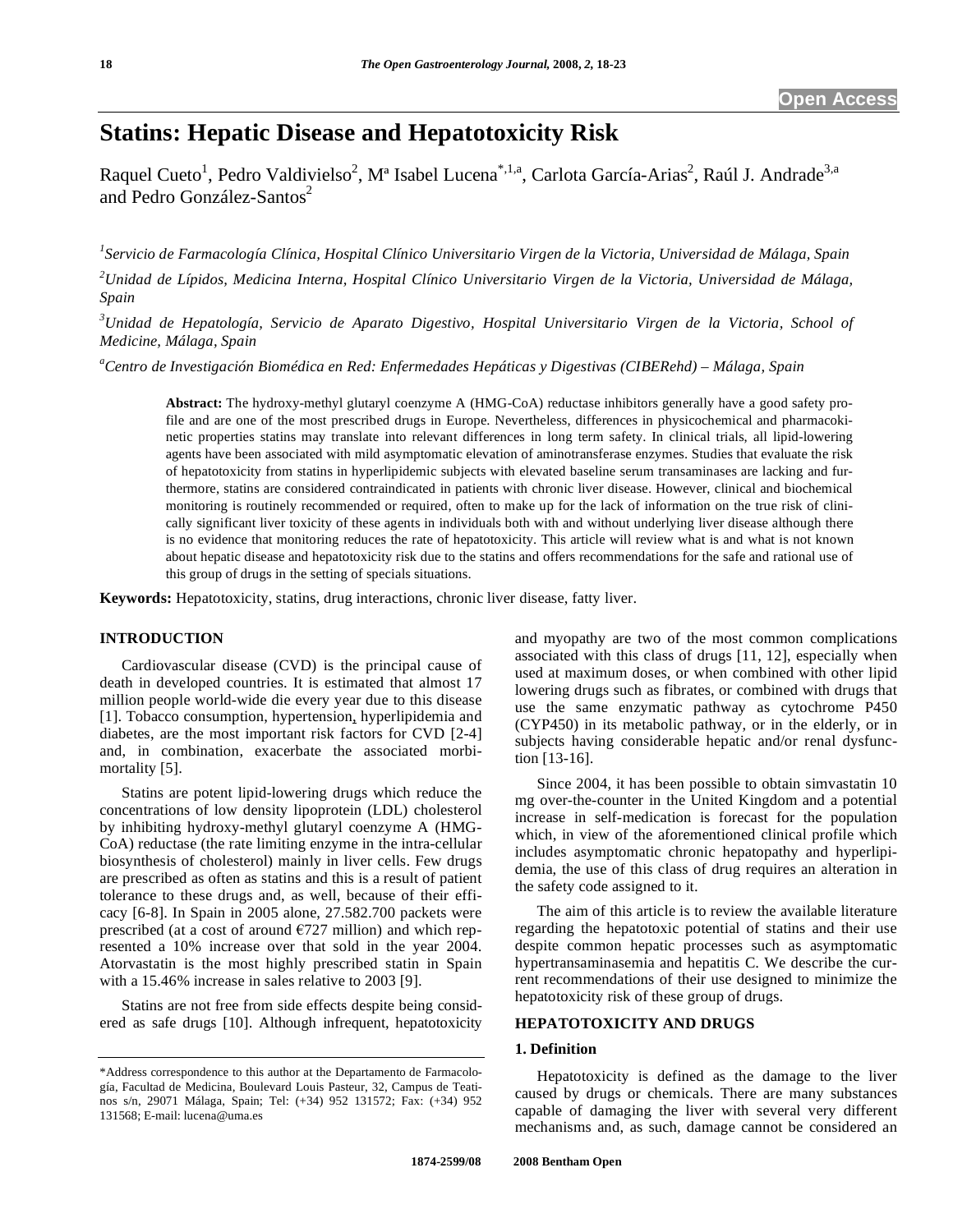isolated pathology but more a compounding of factors involved in its development [17].

 In 1989, consensus liver injury definition was an increase greater than twice the upper limit of the normal (ULN) range of the values of serum alanine aminotransferase (ALT) or of conjugated bilirubin, or even of a combined increase in the levels of aspartate aminotransferase (AST), alkaline phosphatase (AlkPhos), and total bilirubin (TB) provided that at least one of these parameters was  $>2$  x ULN [18]. Since 2001, an ALT level of  $>3$  x ULN and a total bilirubin level of  $>2$  x ULN has been used in combination to define clinically-significant abnormal liver function, with confirmation required by additional clinical and laboratory data [19]. Hence, an isolated elevated level of transaminases does not necessarily indicate hepatotoxicity, and an increase of 3 x ULN may not be a sufficient biochemical criterion of hepatic lesion because of the considerable capacity of the liver to withstand damage [20, 21].

#### **2. Clinical Presentation**

 The clinical presentation of hepatic toxicity is quite varied and encompasses asymptomatic or reversible alterations up to fulminant hepatic failure [22, 23]. Further, a toxic substance may sometimes present with different patterns of toxicity and, as such, it is not always possible to link a specific clinical pattern with a particular drug [24].

 To incriminate a drug in the liver symptoms observed requires a high degree of suspicion on the part of the physician and includes a temporal relationship, awareness of the drug's hepatotoxic potential, differential diagnosis and the exclusion of alternative causes of liver damage, and the ability to assess subtle data that favor a toxic etiology. Further, there are no specific analytical or clinical criteria for hepatotoxicity; exclusion of other possible etiologies being the only means of diagnosis currently available [25, 26].

 Hepatotoxicity based on laboratory criteria may be classified as:

 **- Acute hepato-cellular type:** initial elevated ALT followed by an increase in the levels of bilirubin and AlkPhos; the latter, however, being quite modest. The ALT/AlkPhos ratio (R) expressed as a function of the ULN values would be  $R \ge 5$  [18] and describes patients with a presentation similar to that of acute viral hepatitis, together with general discomfort, asthenia, anorexia and nausea. Prognosis would vary substantially and be related to the extent of liver damage [27].

 **- Acute cholestatic injury**: the initial rises are in the AlkPhos values, which are more prominent and precocious than ALT or AST and with an R value  $\leq$  [18]. The condition can be classified into two types:

 *Pure, soft or canalicular*: clinically features include jaundice and pruritus. The condition is characterized by an increase in conjugated bilirubin, AlkPhos and  $\gamma$ -glutamyl transpeptidase  $(\gamma$ -GT) with little or no impairment in serum transaminase values. Liver histology shows hepatocyte cholestasis and dilated biliary canaliculi with bile-plugs [28]. It has a good prognosis following laboratory and clinical normalization.

 *Hepatocanalicular:* usually presents with abdominal pain, fever and shivering; hypersensitivity episodes being frequent [18]. The condition is characterized by canalicular damage with hepatic inflammation and an increase in serum transaminases. Prognosis is better than that of hepato-cellular lesions.

 **- Mixed hepatic injury**: is used to describe the clinical and biological picture which is intermediate between the hepato-cellular and cholestatic types, with features of either type predominating. Laboratory measurements show an elevated ALT >2 x ULN with an increment of AlkPhos and R  $>2$  but R<5 [18]. Hypersensitivity features are often present, as well as a granulomatous reaction in the liver biopsy specimen [29].

 **- Chronic hepato-cellular injury:** information is scarce on this condition and what information is available is generally derived from isolated cases [30]. Recently, in a chronic cases study, the most frequent lesion observed was mixed/colestatic damage and the drugs most often associated with the condition were hypolipemic agents and antihypertensive medications [31, 32]. The condition is defined by persistent elevation of the aminotransferases for >3 months in cases of hepato-cellular damage and >6 months in cholestasic/mixed case. The toxicity is, presumably, a consequence of continuing the particular treatment, or may be related to other specific drugs such as diclofenac or nitrofurantoin [33].

#### **3. Treatment**

 In the majority of cases there is no effective treatment for the restitution of hepatic function following damage induced by a drug or its active metabolites. In the presence of either clinical or laboratory suspicion of hepatotoxicity, the first course of action is to discontinue the probable culprit substance or substances. It is important to follow-up these patients with regular monitoring of liver tests and with specialist collaboration. Clinical improvement occurs, in the majority of cases, when the culprit drug is discontinued, although in some cases the hepatotoxic reaction may well worsen weeks after the drug withdrawal, as is the case with amoxicillin-clavulanic acid [34].

# **HEPATIC TOXICITY IN TRIALS WITH STATINS**

 Abnormalities in liver function tests have been investigated in a wide range of randomized clinical trials, when comparing different doses of statins with either placebo or another comparator (Table **1**). In a meta-analysis of randomized clinical trials (RCTs) of fluvastatin, pravastatin, lovastatin and simvastatin at low or moderate doses (<40 mg oral), the prevalence of elevated transaminases  $>3$  x ULN was similar in the active treatment groups compared to the placebo groups, but only slightly higher in two studies of fluvastatin versus placebo (1.13% *vs* 0.39%, p=0.04) [35]. However, atorvastatin despite being the most-prescribed statin had not been included in this meta-analysis. When analyzing large-scale RCTs where high-dose atorvastatin was used (80 mg oral), the prevalence of asymptomatic elevations of transaminases  $>3$  x ULN was slightly higher  $(\approx 3\%)$  compared to placebo, or with another statin at moderate dose (Table **2**) [36-39]. In comparing the effects of 10mg *versus* 80 mg daily atorvastatin, it appears that the frequency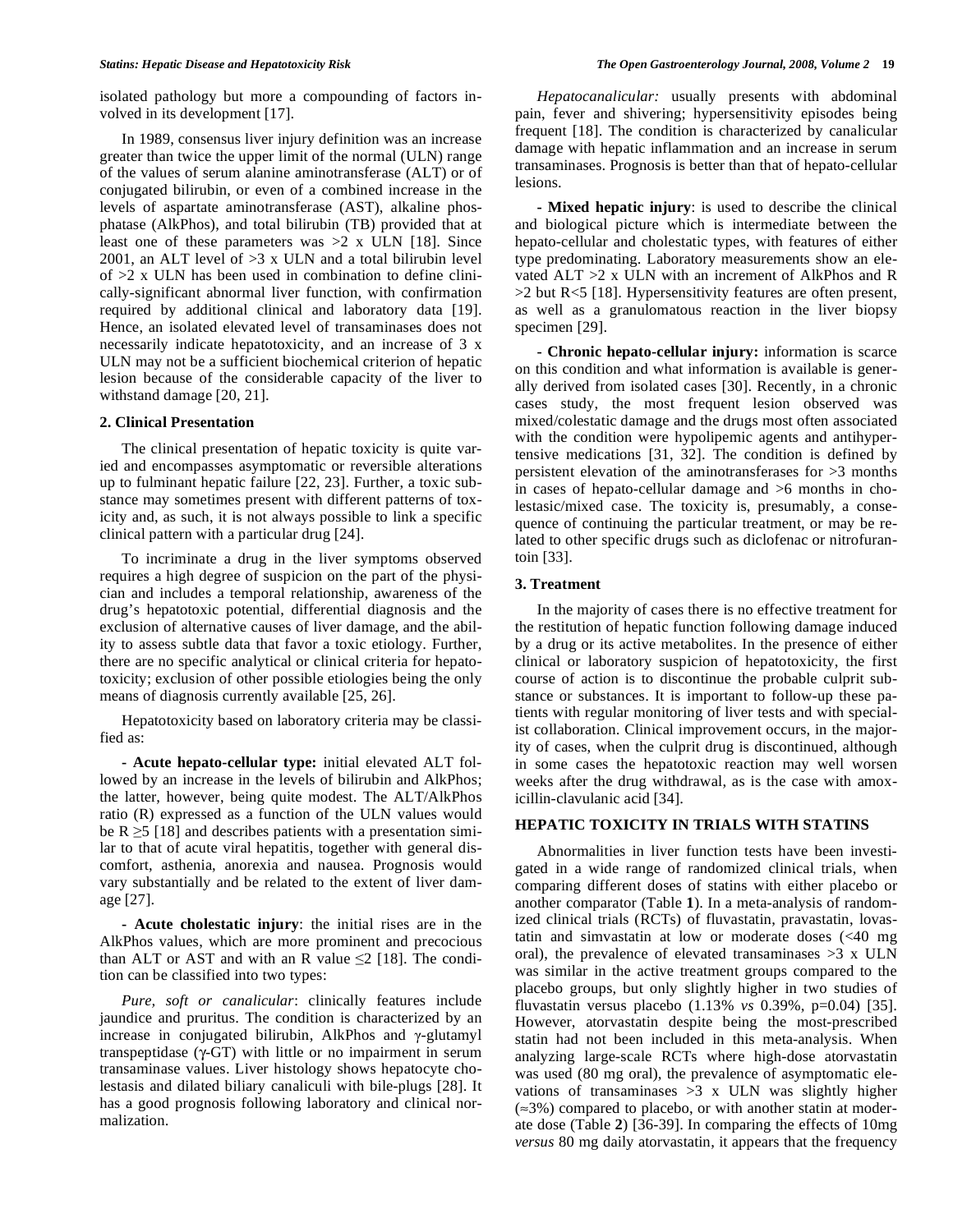of an abnormal transaminase value is 0.6% for the 10 mg dose, increasing up to 3.3% for the 80 mg dose [40, 41]. This safety profile is maintained even in individuals >65 years of age [42]. Hence, in summary, the risk of hypertransaminasemia or acute hepatitis associated with these drugs as seen in the clinical trials, is no higher than the risk in the placebo group when using the low or moderate doses.

| <b>Statin</b> | Placebo | <b>STATIN Dose</b> |                 |                 |       |
|---------------|---------|--------------------|-----------------|-----------------|-------|
|               |         | 10 <sub>mg</sub>   | $20 \text{ mg}$ | $40 \text{ mg}$ | 80 mg |
| Lovastatin    | 0.1%    |                    | 0.1%            | 0.9%            | 2.3%  |
| Simvastatin   |         |                    | 0.7%            | 0.9%            | 2.3%  |
| Pravastatin   | 1.3%    |                    |                 | 1.4%            |       |
| Fluvastatin   | 0.3%    |                    | 0.2%            | 1.5%            | 2.7%  |
| Atorvastatin  |         | 0.2%               | 0.2%            | 0.6%            | 2.3%  |

### **Table 1. Percentages of Transaminase Increases in Patients Treated with Placebo and Different Dose of Statins (Denus 2004) [35]**

An Alanine transaminase increases superior to three times the upper limit of normality.

 Nonetheless, in large-scale RCTs with statins, an exclusion criterion is the presence of hypertransaminasemia or active liver disease and, therefore, the hepatotoxic risks that these drugs can provoke in standard clinical practice are not assessed. A Medline search (dated October  $5<sup>th</sup>$  2007) using acute hepatitis and statins as MeSH terms revealed only 37 original entries reporting cases of acute hepatitis caused by these drugs. Further, in a national registry for drug-related hepatic reactions in which 461 episodes where recorded, only 11 (2.3%) were attributable to statins [31]. These data confirm the low incidence of severe adverse hepatic reactions provoked by the use of HMG-CoA reductase inhibitors.

#### **STATINS AND COMMON CLINICAL SITUATIONS**

#### **1. Asymptomatic Hypertransaminasemia**

 In standard clinical practice it is not infrequent to prescribe statins for patients with asymptomatic hypertransaminasemia. Once viral infection has been excluded, the majority of these subjects are described as having "fatty liver"[43], an entity that has become the most frequent hepatopathy in the Western World and, probably, in Spain as well [44, 45]. Indeed, the condition has reached a prevalence of 13.8% according to a work-place study conducted with 1713 Spanish males aged between 18 and 60 years; prevalence was reduced to 8.8% when obese and diabetic subjects ere excluded form the analyses [46]. Further, non-alcoholic fatty

liver or non-alcoholic fatty liver disease (NAFLD) was clearly associated with abdominal obesity, dyslipemia and diabetes mellitus, all of what are risk factors for atherosclerosis [47]. Several longitudinal studies have revealed that cardiovascular disease is the leading cause of death in subjects suffering from NAFLD, followed by chronic liver disease [48]. Also, NAFLD is associated with the Metabolic Syndrome (Table **3**) [49], an entity which, based on the guidelines of the National Cholesterol Education Program-Adult treatment Panel III (NCEP-ATP III), increases the predisposition to cardiovascular disease [50, 51]. Indeed, approximately 80% of patients with non-alcoholic steatohepatitis, as confirmed by biopsy, fulfill the criteria for the diagnosis of Metabolic Syndrome [52].

 Statins being the drugs-of-choice in the treatment of hypercholesterolemia and, as well, in the prevention of cardiovascular disease, it would be of interest to evaluate whether the presence of hypertransaminasemia could lead to a poorer prognosis if the patients receive treatment with statins. In this respect the publications by Chalasani *et al.* [53] and by Vuppalanchi *et al*. [54] are of considerable interest. Chalasani *et al*. retrospectively evaluated the hepato-toxicity risk in subjects treated for at least 6 months with atorvastatin, simvastatin or fluvastatin. Drawn from the pharmacological registry of an insurance company, the subjects were segregated into two groups: one group with elevated transaminases before treatment (cohort I;  $n = 342$ ) and another group with normal levels of transaminases (cohort II;  $n =$ 1435). Both groups were compared with a third group with hypertransaminasemia but not receiving lipid-lowering drugs (cohort III, n=2245). Alcoholic or viral etiology was excluded in all of the three groups. The authors' criteria for "low-moderate elevation" was an increase of ALT and/or AST <10 x baseline values. By contrast, an increase of ALT and/or  $AST >10$  x baseline value or total bilirubin values  $>3$ mg/dL, were considered as "severe reaction". Incidence of low-moderate elevations was 4.7%, 1.9% and 6.4%, respectively, in the three cohorts  $(p<0.05)$  while incidence of severe reactions was  $0.6\%$ ,  $0.2\%$  and  $0.4\%$  (p $>0.2$ ). The authors concluded that patients who already have moderate hypertransaminasemia before starting the treatment are not at higher risk of statin-induced hepatotoxicity.

 Another more recent study by Vuppalanchi *et al.* [54] analyzed the effects of 1 year treatment with lovastatin. The three cohorts evaluated followed the same criteria used by Chalasani *et al*. The number of participants in each group was 135 in cohort I, 620 in cohort II and 2644 patients in cohort III. The study had an additional hepatic lesion criterion introduced. Termed the Hy´s rule, the criterion is based on the presence of ALT and/or AST >3 x ULN, plus biliru-

**Table 2. Frequency of Abnormal Liver Function Test (ALT >3 x ULN) in Studies with Atorvastatin Relative to its Comparator** 

| Study (Year)         | <b>Number of Patients</b> | <b>Atorvastatin mg Dose</b> | %ALT | Comparator     | %ALT | <b>Statistical Significance</b> |
|----------------------|---------------------------|-----------------------------|------|----------------|------|---------------------------------|
| CARDS (2004)         | 2838                      | 10                          | 0.4  | Placebo        | 0.3  | NS                              |
| <b>MIRACL</b> (2001) | 3086                      | 80                          | 2.5  | Placebo        | 0.6  | < 0.05                          |
| REVERSAL (2005)      | 654                       | 80                          | 2.3  | Pravastatin 40 | 1.6  | NS <sub></sub>                  |
| PROVE-IT (2004)      | 3745                      | 80                          | 3.3  | Pravastatin 40 | 1.1  | < 0.05                          |
| <b>SPARCL (2006)</b> | 4731                      | 80                          | 2.2  | Placebo        | 0.4  | < 0.05                          |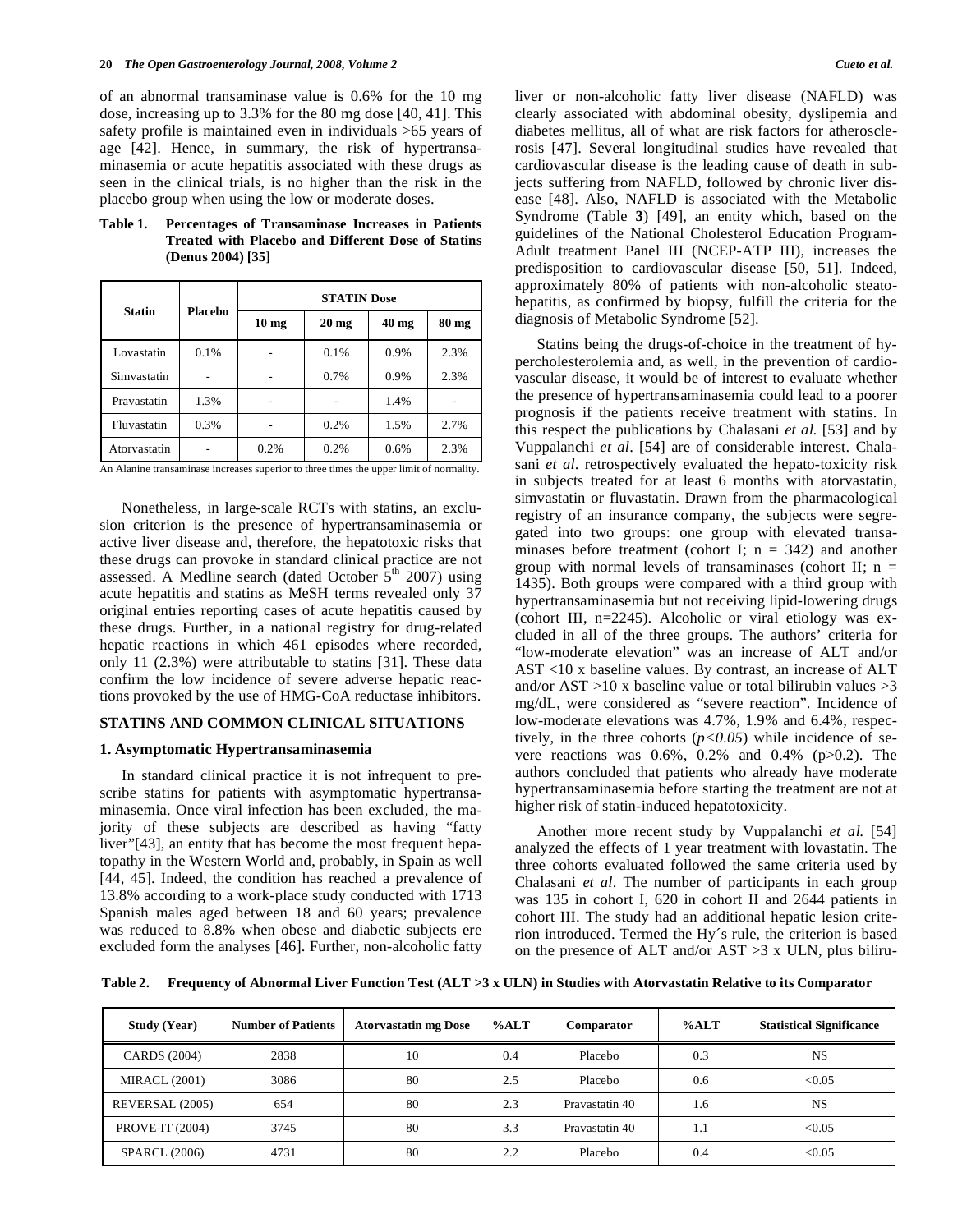| Table 3. | <b>Main Analytical Characteristics of the Metabolic Syndrome</b> |  |  |
|----------|------------------------------------------------------------------|--|--|
|          |                                                                  |  |  |

| Lipoproteins                                                                                                  | Glycemia                 | <b>Blood Pressure</b> | <b>Waist Circumference</b>            |
|---------------------------------------------------------------------------------------------------------------|--------------------------|-----------------------|---------------------------------------|
| Triglycerides $\geq$ 150 mg/dL<br>High density lipoprotein:<br>$<$ 40 mg/dL (Males)<br>$<$ 50 mg/dL (Females) | glucose $\geq$ 110 mg/dL | $\geq$ 130/85 mmHg    | $>102$ cm (Males)<br>>88 cm (Females) |

bin >2 x ULN in the course of the observation period, and which is considered as clinically-evident hepatitis, with a 10% mortality [55]. Results were super-imposable on those obtained in the study by Chalasani *et al*. Of note is that none of the patients in cohorts I and II matched the Hy´s criteria, while its prevalence was 3% in cohort III. It is clear that a substantial proportion of patients (4.6% from cohort I and 4.5% from cohort II of the initial study) showed ALT and/or  $AST > 3$  x ULN. Since this event is considered a benign hypertransaminasemia it has become usual practice to reduce, or discontinue, treatment with statins and which, in the short term, results in a reduction in therapeutic efficiency.

 Despite that the majority of patients from the two studies mentioned above suffering from NAFLD and, as well, that a non-controlled study suggested an analytic benefit (reductions in aminotrasferase, AlkPhos, and  $\gamma$ -GT) in NAFLD patients treated with atorvastatin 10 mg [56], there have not been any randomized clinical trials that support the conclusion that the use of statins in this clinical context would provide benefit with respect to the resolution of histological lesions and protection against the progression of the disease towards fibrosis and cirrhosis.

#### **2. Patients with Chronic Hepatitis C**

 Hepatitis C virus (HCV) infection is the most frequent cause of long-term hepatic lesion. Nearly 170 million people world-wide are infected with the virus, most being asymptomatic carriers with minimal change in the levels of the hepatic enzymes [57, 58]. Because of its high incidence, it is not unusual to find patients with chronic HCV and hyperlipidemia being treated with lipid lowering drugs, mainly statins.

 HCV patients have been excluded from clinical trials with statins because of the perceived increased risk of hepatic toxicity. However, two recent studies have shown an absence of significant liver enzyme elevation in infected *versus* control groups. In an early review [59] of 219 patients with chronic HCV, 17 were receiving statin treatment for at least 3 months. Only 5 patients had any liver enzyme elevation while on a statin, and the highest increase was 1.5 x ULN. A subsequent study [60] followed 3 cohorts of patients for 12 months and compared the values of the transaminases in follow-up with those recorded at baseline. Cohort 1 was composed of 166 patients with hyperlipidemia and HCV positive and had statins administered; Cohort II was composed of 332 patients with HCV-antibody positive and were not receiving statins treatment; Cohort III was composed of 332 patients with negative HCV antibodies and hyperlipidemia and receiving statins. When cohort I and II were compared, a higher frequency of moderate elevations of aminotrasferases (23% *vs* 13%; p<0.05) was observed as well as, paradoxically, a lower frequency of acute elevations

 $(1.2\% \text{ vs } 6.6\%; \text{ p<0.05}) \text{ in cohort I compared to cohort II.}$ When comparing cohorts I and III, the moderate increase appeared very similar for both groups (22.9% *vs* 16.3%; p=0.094) as did the severe increase (1.2% *vs* 1%; p=0.874) and when the hepatotoxic treatment was withdrawn (21.6% *vs* 9.2%; p=0.147). The conclusion was that lipid lowering therapy with statins in patients with chronic HCV is not associated with a significant increase in hepatotoxicity risk [59]. However, additional studies would be necessary to corroborate these findings, particularly in cases of severe infection.

 The standard treatment for hepatitis C patients is based on the combination of pegylated interferon and ribavirin, although the effectiveness is limited to approximately 55% of patients [61]. Lovastatin appears to inhibit HCV RNA replication by inhibiting the geranylgeranylation of cellular proteins rather than the inhibition of cholesterol synthesis [62]. A recent publication of Ikeda *et al*. reported that lovastatin, fluvastatin, atorvastatin and simvastatin, but not pravastatin, inhibit HCV RNA replication in *in vitro* cell culture [57]. Further, all statins, except pravastatin, markedly enhanced the anti-HCV effect of IFN- $\alpha$  [57]. Differences observed between pravastatin and other statins could be related to pravastatin's absence of metabolic processes *via*  cytochrome P*450* (Table **4**) [63, 64].

### **3. Patients with Primary Biliary Cirrhosis**

*Primary biliary cirrhosis* is a chronic progressive cholestatic disorder characterized by a marked increase of cholesterol, mainly due to Lp X particles, that may elevate the risk of coronary heart disease [65]. Two small trials evaluated the role of simvastatin [66] and atorvastatin [67], indicating that both drugs were able to reduce total cholesterol as expected; however, no clear improvement in cholestatic parameters were observe It is worth pointing out that these trials included only 21 patients followed-up for just 6 and 8 weeks. In summary, additional larger scale, prospective studies are required to determine the efficacy of statins in this population.

#### **CONCLUSIONS AND RECOMMENDATIONS**

 Statins are the first-line therapy for patients with dyslipidemia involving elevated LDL, and for the prevention of cardiovascular disease. Despite being among the most widely prescribed drugs on the market, there is a dearth of reported cases of hepatotoxicity. The frequency of elevated aminotrasferase is  $\langle 1\%$  for low-to-moderated doses ( $\leq 40$ ) mg) and reaches 3% for high doses (80 mg). Therefore, the risk of suffering *from* liver failure as a consequence of this class of drugs, is low i.e. approximately about 1 per million, according to notification to regulatory authorities [12].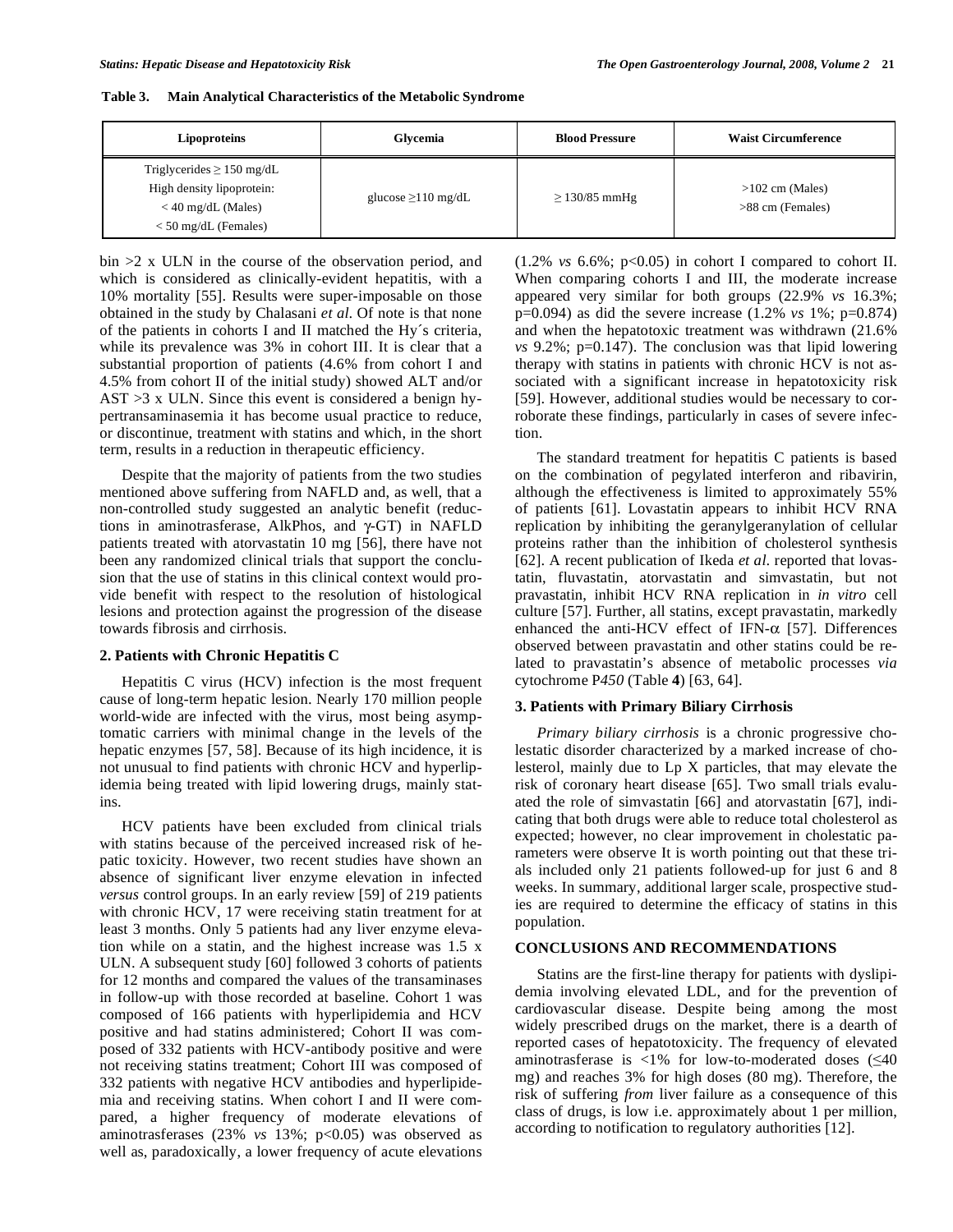|                          | Lovastatin | <b>Simvastatin</b> | <b>Pravastatin</b> | <b>Fluvastatin</b> | <b>Atorvastatin</b> |
|--------------------------|------------|--------------------|--------------------|--------------------|---------------------|
| Lipophilic               | Yes        | Yes                | No                 | Yes                | Yes                 |
| Protein binding          | $>95\%$    | 95-98%             | 50%                | $>98\%$            | 98%                 |
| <b>CYP450</b>            | CYP3A4     | CYP3A4             | N <sub>o</sub>     | CYP2C9             | CYP3A4              |
| Half life                | 3h         | 2h                 | 1.8 <sub>h</sub>   | 1.2 <sub>h</sub>   | 1.4 <sub>h</sub>    |
| Active metabolites       | Yes        | Yes                | N <sub>o</sub>     | N <sub>0</sub>     | Yes                 |
| Bd                       | 5%         | 5%                 | 18%                | 19-30%             | 12%                 |
| <b>Urinary Excretion</b> | 10%        | 13%                | 20%                | 6%                 | 2%                  |
| Tmax                     | $2-4$ hour | $1.3 - 2.4$ hour   | $0.9 - 3.6$ hour   | $0.5-1$ hour       | $2-3$ hour          |

**Table 4. Pharmacokinetic Parameters of Statins** 

Bd: Bio-availability; Tmax: time to peak concentration.

 The evidence that patients with baseline hypertransaminasemia are not at a higher risk of hepatotoxicity when receiving statins than the general population prompts the consideration these drugs are beneficial in the treatment vascular risk associated to NAFLD. None of the current studies would formally contraindicate the prescription of statins for patients with hepatitis C, although we should keep in mind the low number of participant in such studies. Further, the use of this class of drugs in combination with interferon to improve the conventional treatment efficiency is currently being investigated.

 As already stated, there is no evidence that statin therapy should be altered or discontinued solely on the basis of elevated aminotransferase levels in an asymptomatic patient. Should more objective evidence of hepatic dysfunction be identified, such as hepato-megaly, clinical evidence of jaundice, elevated direct bilirubin, or increased prothrombin time, discontinuation of statin therapy ought to be considered [68]. In the absence of biliary obstruction, the plasma concentration of bilirubin is a more reliable prognostic factor of liver injury, in the drug toxicity setting. If the direct fraction of bilirubin is found to be increased together with elevated aminotransferases, it is reasonable to assume that there is ongoing liver injury and further appropriate laboratory and clinical evaluation should be undertaken to ascertain the etiology.

 Once a patient recovers from a hepatotoxic episode induced by statins, it is worthy to re-evaluate the need for cholesterol-lowering drugs. If this is the case, in addition to lowcholesterol and low-saturated fat diet, the alternatives would be resins or ezetimibe. In the subset of patients with a very high vascular risk (i.e. diabetics with coronary heart disease already present), then it would be necessary to switch from one statin group to another; for instance from a prolactone drug (simvastatin or lovastatin) to a synthetic one (atorvastatin or pravastatin) or vice-versa. Careful evaluation of the risk/benefit ratio and close monitoring should be followed.

## **ACKNOWLEDGEMENT**

CIBERehd is funded by Instituto de Salud Carlos III.

#### **REFERENCES**

[1] Parra JL, Reddy KR. Hepatotoxicity of hypolipidemic drugs. Clin Liver Dis 2003; 7 (2): 415-33.

- [2] Wang TJ, Gona P, Larson MG, *et al*. Multiple biomarkers for the prediction of first major cardiovascular events and death. N Engl J Med 2006; 355(25): 2631-9.
- [3] Sander GE, Giles TD. Hypertension and lipids: lipid factors in the hypertension syndrome. Curr Hypertens Rep 2002; 44(66): 458-63.
- [4] Toth PP. High-density lipoprotein as a therapeutic target: clinical evidence and treatment strategies. Am J Cardiol 2005; 96(9A): 50K-8K.
- [5] Brown BG, Zhao X-Q, Chait A, *et al*. Simvastatin and niacin, antioxidant vitamins, or the combination for the prevention of coronary disease. N Engl J Med 2001; 345(22): 1583-92.
- [6] Shepherd J. The West of Scotland Coronary Prevention Study: a trial of cholesterol reduction in Scottish men. Am J Cardiol 1995; 76(9): 113C-7C.
- [7] Maron D, Fazio S, Linton M. Current perspectives on statins. Circulation 2000; 101(2): 207-13.
- [8] Maddrey W. Drug Induced Hepatotoxicity. J Clin Gastroenterol 2005; 39: S83-S9.
- [9] Subgrupos ATC. y Principios activos de mayor consumo en el SNS en 2005. Inf Ter SNS 2006; 2: 42-9.
- [10] Hsu I, Spinler SA, Johnson NE. Comparative evaluation of the safety and efficacy of HMG-CoA reductase inhibitor monotherapy in the treatment of primary hypercholesterolemia. Ann Pharmacother 1995; 29(7-8): 743-59.
- [11] Pasternak RC, Smith SCJ, Bairey-Merz CN, *et al*. ACC/AHA /NHLBI Clinical Advisory on the Use and Safety of Statins. Circulation 2002; 106(8): 1024-8.
- [12] Law M, Rudnicka AR. Statin safety: a systematic review. Am J Cardiol 2006; 97(8A): 52C-60C.
- [13] Martinez TL, Nascimento HM. [Special recommendations for lipid-lowering treatment: efficacy and safety]. Arq Bras Cardiol 2005; 85 (Suppl 5): 6-8.
- [14] Kajinami K, Akao H, Polisecki E, Scahefer EJ. Pharmacogenomics of statin responsiviness. Am J Cardiol 2005; 96 (9A): 65K-70K.
- [15] Bottorff MB. Statin safety and drug interactions: clinical implications. Am J Cardiol 2006; 97(8 S1): S27-S28.
- [16] Talbert R. Safety issues with statin therapy. J Am Pharm Assoc 2006; 46(4): 479-88.
- [17] Kaplowitz N. Idiosyncratic drug hepatotoxicity. Nat Rev Drug Discov 2005; 4(6): 489-99.
- [18] Benichou C. Criteria for drug-induced liver disorders. Report of an International Consensus Meeting. J Hepatol 1990; 11: 272-276.
- [19] CDER-PH RMA. AASLD Conference 2000: clinical white paper on drug-induced hepatotoxicity. (www.fda.gov/cder/livertox/clinical.pdf).
- [20] Hardisty JF, Brix AE. Comparative hepatic toxicity: prechronic/chronic liver toxicity in rodents. Toxicol Pathol 2005; 33(1): 35-40.
- [21] Navarro VJ, Senior JR. Drug-related Hepatotoxicity. N Engl J Med 2006; 354: 731-9.
- [22] Kaplowitz N, Aw TY, Simon FR, Stolz A. Drug-induced hepatotoxicity. Ann Intern Med 1986; 104(6): 826-39.
- [23] Bertolami MC. [Mechanisms of hepatotoxicity]. Arq Bras Cardiol 2005; 85 (Suppl 5): 25-7.
- [24] Knowles SR UJ, Shear NH. Idiosyncratic drug reactions: the reactive metabolite syndromes. Lancet 2000; 356: 1587-91.